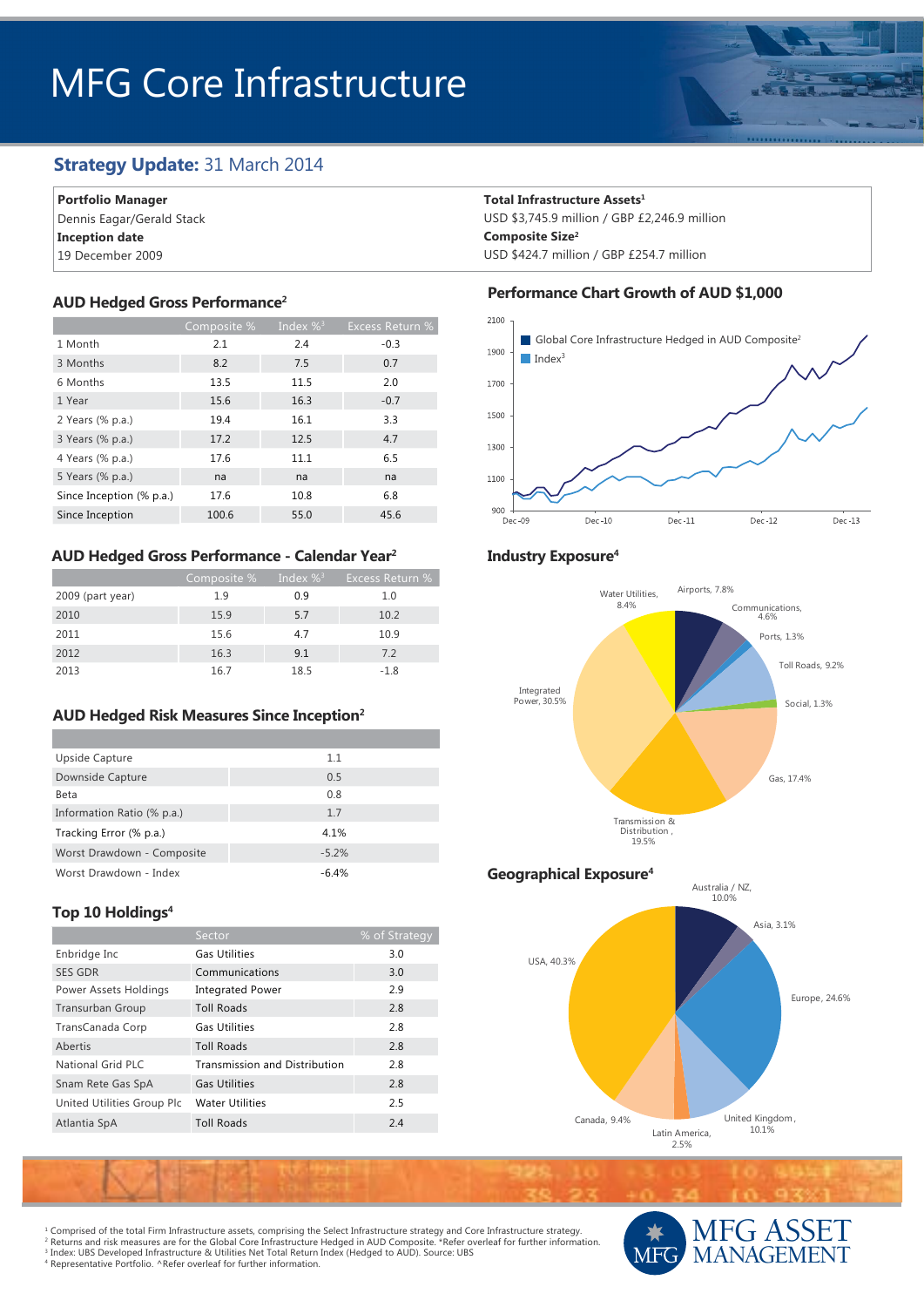# **Performance**

During the March 2014 quarter, the MFG Core Infrastructure Strategy ('Strategy')returned 8.2%, compared with the benchmark UBS Infrastructure & Utilities Index's return of 7.5%. The returns for the 12 months to the end of March were 15.6% for the Strategy and 16.3% for the benchmark.

The fund's European, Asian & UK exposures provided the highest returns but, as the following graph illustrates, all regions except Latin America showed very solid returns for the quarter.

**Figure 1:** Regional Returns, March Quarter 2014



The Ports sector was the only sector to record negative returns for the quarter. This sector represents less than 2% of the total Strategy's exposures so it had little impact on total returns. The following graph shows returns for the quarter by sector.

**Figure 2:** Sector Returns, March Quarter 2014



The best performing stocks during the quarter were Spanish utility Red Electrica (Total Shareholder Return in local currency of +23.5%), Italian toll road company SIAS (TSR of +21.0%), Vienna Airport (+17.9%), US electricity transmission company ITC (+17.4%) and UK water company United Utilities (+17.3%). As previously mentioned, the Ports sector was the only negative performer for the quarter with Dutch oil & chemical tank storage company Vopak generating a TSR of -4.7% while sentiment towards the German port Hamburger Hafen (-1.9%) was impacted by the Ukraine crisis.

In regard to stocks excluded from the Magellan defined

infrastructure investment universe but included in commonly used benchmarks, two distinct trends were observed during the quarter. Firstly, stocks significantly exposed to unregulated power generation generally performed strongly during the quarter. Examples included Italian utility Enel SpA (TSR of +29.4% for the quarter), Electricidade de Portugal SA (+26.3%), US utilities Exelon (+23.8%) and Edison International (+23.1%) and French utility GDF Suez (+16.2%). These stocks have been very unhappy places to invest in previous years, e.g. Exelon's TSR for the 3 years ended 31 December 2013 was -23.3% while GDF Suez's was -19.6%.

In contrast to the strong performance of the market generally, Japanese stocks again performed very poorly generating an average TSR of -6.5% for the quarter. Japanese electricity utilities were particularly poor including Hokkaido Electric Power (TSR of -27.9%), Tokyo Electric Power (-19.5%) and Kansai Electric Power (-12.4%). Hokkaido Electric Power has subsequently sought a bailout from a Japanese government-owned bank after three successive years of losses bought on by the enforced closure of their nuclear power plants. The company has been forced to use more expensive energy sources without being compensated through the regulatory process. This was one of the key factors that led to Magellan excluding all the Japanese regulated utilities long before the Fukushima disaster bought the weaknesses of the regulatory regime to light.

Elsewhere, Chinese infrastructure stocks were down an average 2.4%, US oil & gas MLP's were up marginally but results varied from Magellan Midstream Partners (+11.2% TSR) to Boardwalk Pipeline Partners (-47.1%). US & Canadian rail stocks were also marginally up but again quite variable with results ranging from Union Pacific (+12.3% TSR) to Kansas City Southern (-17.3%).

# **Portfolio**

At the end of the quarter, two stocks were added to the portfolio and one, MGE Energy. The two stocks added to the portfolio were PPL Corporation and Crown Castle Inc.

US utility PPL has, over the course of recent years, sold down its exposure to the non-regulated power generation market and acquired regulated energy businesses. It now comfortably meets our requirement that at least 75% of the earnings are from the regulated part of the business.

Crown Castle Inc is a US company whose primary business is networks of towers in the US and Australian that rebroadcast mobile phone telephony. This entity has recently converted to a REIT structure, removing the last impediment to being considered Core infrastructure by Magellan.

MGE Energy was removed because for a vertically integrated power utility to be included in the strategy, the earnings coming from any unregulated power generation must constitute less than 25% of total earnings. In MGE's case, acquisitions and disposals of subsidiary businesses during the last year meant that the company no longer met this requirement.

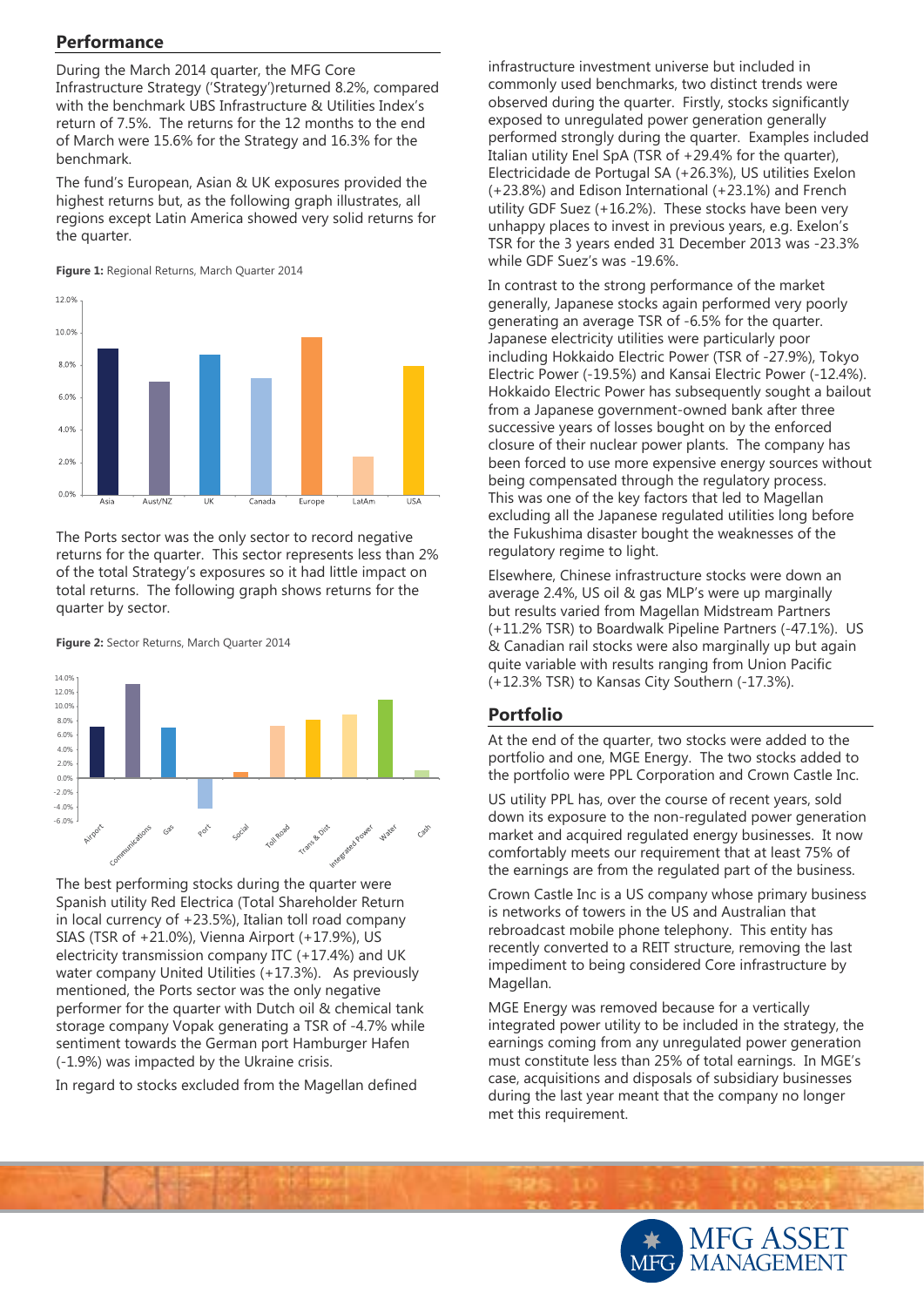# **Magellan's Views on Regulation**

Regulated utilities often get a pretty 'boring' wrap, namely that the reliable, but not exactly 'mouth-watering', returns mean that the asset class is treated somewhere between a bond and a typical equity asset. We hold no major issues with this broad view of regulated assets on the risk and return spectrum. However, as you look around the world, we see huge differences in the quality of the regulation and the resultant risk and return of this 'bond-proxy'. In our view, such a high level view of regulated utilities is disingenuous and overlooks the significant differences in the risks associated with different regimes.

In our investment analysis process, we spend a lot of time trying to understand the dynamics of risk and return in the various regulatory regimes. In our thinking, the keys to a good regulatory regime come down to the fairness of the financial returns allowed by the regulator, the consistency of the rules for determining allowed returns, the transparency of the regulatory framework, and the governance of process.

# Fairness of Financial Returns

Acceptable returns are what most investors seek from regulated utilities (along with low risk). The returns don't have to be astronomical, but they do need to be in the right ball-park. In fact, returns that are too high are likely to create risks down the road as 'over-earning' will likely get corrected at some point in the future.

To provide some context to the discussion, we highlight two regulatory regimes where returns have been adequate over a number of years. Firstly, the USA, which we note has had a reasonably consistent level of returns handed down by the 52 State and Federal regulatory commissions. These have provided an average return on equity of 10% or more over three decades, trending higher at times of high interest rates. Investors can be confident that, through the cycle, the majority of assets in this region will have an opportunity to generate acceptable returns.





**Source:** Regulatory Research Associates and Edison Electric Institute

As we now turn to Australia which, as a newer regulatory regime has less history, we note that the returns approved by the regulator have been attractive, but have seen significant declines in the post-GFC period. While, in our view, the allowed financial returns are pushing the lower bounds of a 'fair-return', the decline is due to the decline in the bond yield (which weighs heavily in setting returns in the Australian regulatory regime). In the fullness of time, we have confidence that the risk spread (between

the government bond yield and utility returns) will remain intact and that normalising of bond yields to historic averages will be fully reflected in allowed regulatory returns.

**Figure 4:** Allowed ROEs for Australian Regulated Utilities



**Source:** Australian Energy Regulator, Magellan Asset Management Limited

When comparing the outcomes of the two regions, it's clear that the USA returns have been more stable through time. This in part reflects the preference of the US regulators to provide more stable returns that don't move as much with the prevailing level of bond rates. We normally have a preference for stable returns, provided the absolute level is fair given the underlying risks.

# Predictability

The attraction of investing in regulated utilities is the predictability of their earnings. This requires the regulatory regime to be both consistent and transparent.

Consistency of approach is important. We prefer to invest in regulatory regimes that offer us reliability in both the rules and the application in decisions. Clearly, in an asset that is designed to offer reliable returns, the need for consistency ranks highly. We seek situations where we believe we have a high probability of estimating where regulated returns are likely to move over time. In the above examples of the USA and Australia, we have a high conviction of where returns are likely to trend over time due to the consistency of the regulatory approach.

Consistency also comes through in the length that applies to setting regulatory returns. Regimes such as the UK now offer fairly long-regulatory cycles of 5-8 years providing confidence on the profile of long-term regulated returns.

In order for us to feel comfortable about an investment in regulated utilities, we need to at least have an understanding of the regulatory system and how returns are derived. This means that, even if returns are consistent, we also need to have an understanding of how returns are set.

As discussed above, in our view, Japan is an example of a region where electric utility regulation has been difficult to understand. We view the regulatory regime as opaque and have struggled to get a clear and firm understanding of the mechanics used to derive energy prices and financial returns to investors. For this (and other concerns on regulation), we have avoided investments in Japan.